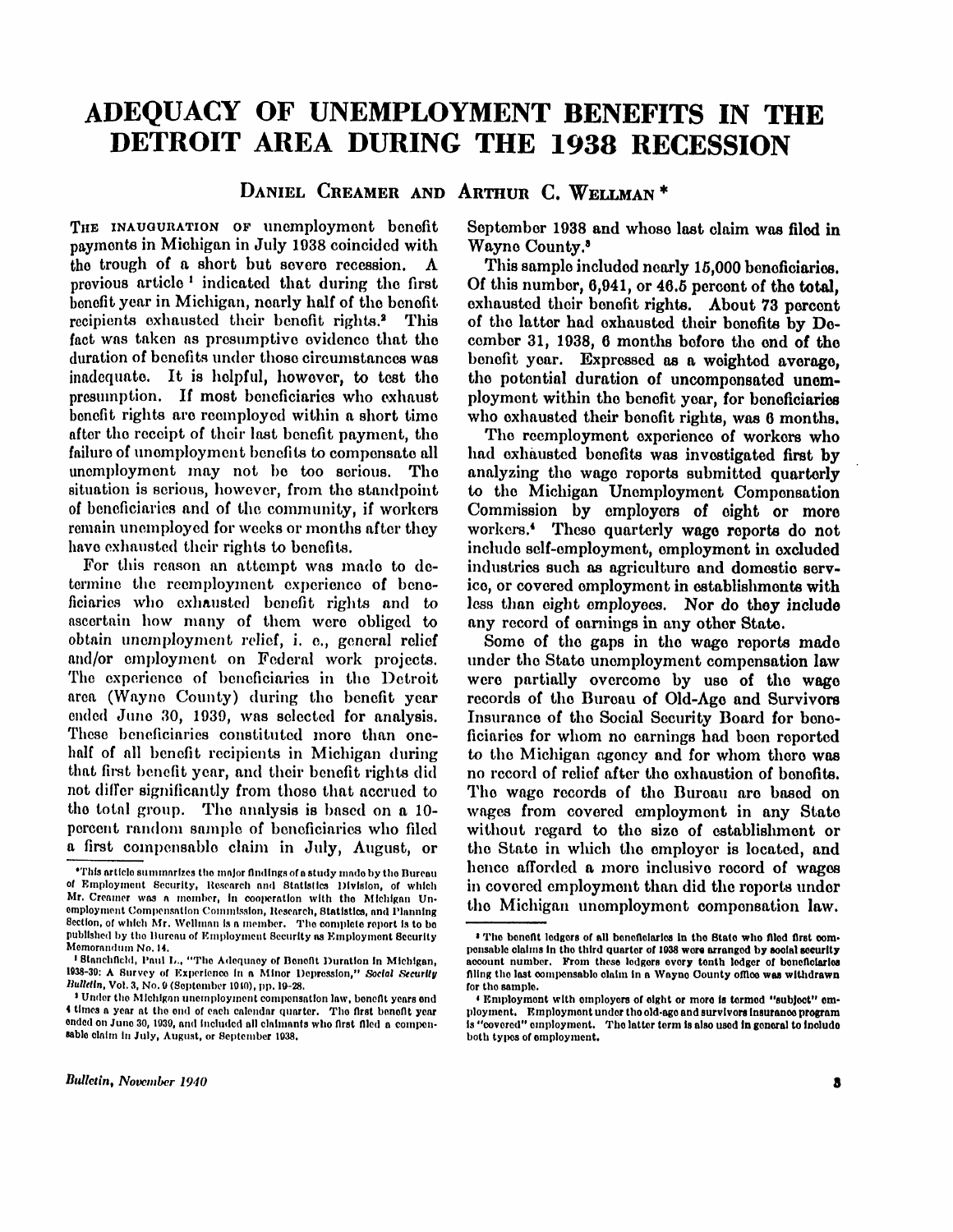| Sex and quarter of exhaustion | Number of<br>beneficiaries   | Percentage distribution by quarter of reemployment ' following quarter<br>of exhaustion |                              |                              |                              |                    |                  |  |  |
|-------------------------------|------------------------------|-----------------------------------------------------------------------------------------|------------------------------|------------------------------|------------------------------|--------------------|------------------|--|--|
|                               | exhausting<br>benefits       | Total                                                                                   | None                         | Same<br>quarter              | First<br>quarter             | Second<br>quarter  | Third<br>quarter |  |  |
| All beneficiaries.            | 6,720<br>4,835<br>977<br>908 | 100.0<br>100.0<br>100.0<br>100.0                                                        | 33.6<br>37.8<br>26.0<br>19.3 | 33.9<br>28.4<br>44.6<br>52.0 | 17.3<br>15.4<br>15.6<br>23.7 | 8.4<br>8.0<br>13.8 | $0.8$<br>$0.4$   |  |  |
| Men. total.                   | 5,404<br>3,898<br>774<br>732 | 100.0<br>100.0<br>100.0<br>100.0                                                        | 30.8<br>34.5<br>24.5<br>18.2 | 35.2<br>29.8<br>43.2<br>54.6 | 17.8<br>16.2<br>17.1<br>27.2 | 8.0<br>0.3<br>15.2 | 7.3<br>10.2      |  |  |
| Women, total.                 | 1,316<br>937<br>203<br>176   | 100.0<br>100.0<br>100.0<br>100.0                                                        | 44.9<br>51.8<br>31.5<br>23.9 | 20.1<br>22.3<br>50.2<br>40.9 | 14.9<br>12.1<br>9.9<br>35.2  | 0.0<br>7.5<br>8.4  | 4.5<br>6.3       |  |  |

Table 1.—Number of beneficiaries exhausting benefits in Wayne County <sup>1</sup> and percentage distribution according *to quarter of reemployment, <sup>2</sup> by sex and by quarter of exhaustion* 

<sup>1</sup> Based on 10-percent sample selected at random from approximately<br>160,000 beneficiaries of unemployment compensation in Wayne County,<br>Mich., whose benefit year ended June 30, 1939. Of the 6,941 who exhausted<br>benefit rig

It was not possible to determine the extent to which beneficiaries might have obtained reemployment in noncovered industries. It would seem, however, that this gap is not of importance for benefit recipients in a highly industrialized area such as Detroit—and they were all resident in that area when they filed their last claim for benefits.

The wage records furnish no more precise time unit than the calendar quarter, since the employer is required to report only the aggregate quarterly earnings paid each covered worker. In the study, reemployment is defined as quarterly earnings of at least \$50 in any one calendar quarter beginning with the quarter in which exhaustion of benefits occurred. While this definition is arbitrary, it has some relation to the provision of the Michigan Unemployment Compensation Act which requires, as qualification for

Calendar quarter in which earnings were at least \$50 was considered quarter of reemployment.

benefits, earnings of at least \$50 in each of 2 of the 4 quarters in the base period, with minimum aggregate base-period earnings of \$200.

The analysis of the wage records of the Michigan unemployment compensation agency was undertaken in February 1940, at which time the files contained reports for the 4 quarters which began October 1, 1938, and ended September 30, 1939.<sup>5</sup> In appraising these reemployment data, it should be remembered that the trough of the decline in employment in Michigan occurred in July 1938. and the subsequent increase in employment continued throughout the remainder of 1938 and all of 1939 without interruption. This rise in general employment should mean, therefore, that the

• The base period for initial claims filed in the first quarter of 1940. At the time of the analysis, the wage files of 221 of the beneficiaries with exhausted benefits in the 10-percent sample were in use. In terms of personal characteristics of the beneficiaries, the withdrawal of these records seems to have been random .

Table 2.—Number of beneficiaries exhausting benefits in Wayne County <sup>1</sup> and percentage distribution according *to number of quarters reemployed, <sup>2</sup> by sex and by quarter of exhaustion* 

|                               | Number of                               | Percentage distribution by number of quarters reemployed |                              |                              |                              |                      |              |                                                |  |  |
|-------------------------------|-----------------------------------------|----------------------------------------------------------|------------------------------|------------------------------|------------------------------|----------------------|--------------|------------------------------------------------|--|--|
| Sex and quarter of exhaustion | beneficiaries<br>exhausting<br>benefits | Total                                                    | None                         |                              | 2                            | 3                    |              | employed<br>in all possi-<br>ble quar-<br>tors |  |  |
| All beneficiaries.            | 6,720<br>4,835<br>977<br>908            | 100.0<br>100.0<br>100.0<br>100.0                         | 33.6<br>37.8<br>26.0<br>19.3 | 20.5<br>16.0<br>25.6<br>39.3 | 20.5<br>14.7<br>20.5<br>41.4 | 14.0<br>15.7<br>18.0 | 11.4<br>15.8 | 19.7<br>15.8<br>18.9<br>41.4                   |  |  |
|                               | 5, 404<br>3,898<br>774<br>732           | 100.0<br>100.0<br>100.0<br>100.0                         | 30.8<br>34.5<br>24.5<br>18.2 | 20.6<br>16.2<br>26.0<br>38.5 | 20.8<br>15.0<br>28.0<br>43.3 | 15.0<br>10.6<br>21.5 | 12.8<br>17.7 | 21.8<br>17.7<br>21.5<br>43.3                   |  |  |
|                               | 1,316<br>937<br>203<br>176              | 100.0<br>100.0<br>100.0<br>100.0                         | 44.9<br>51.8<br>31.5<br>23.9 | 20.3<br>15.2<br>24.1<br>42.6 | 19.5<br>13.6<br>35.0<br>33.6 | 0.9<br>11.9<br>9.4   | 5.4<br>7. 5  | 11.3<br>$\frac{7.5}{9.4}$<br>33.5              |  |  |

' 800 table 1, footnote 1.

¤ See table 1, footnote 2.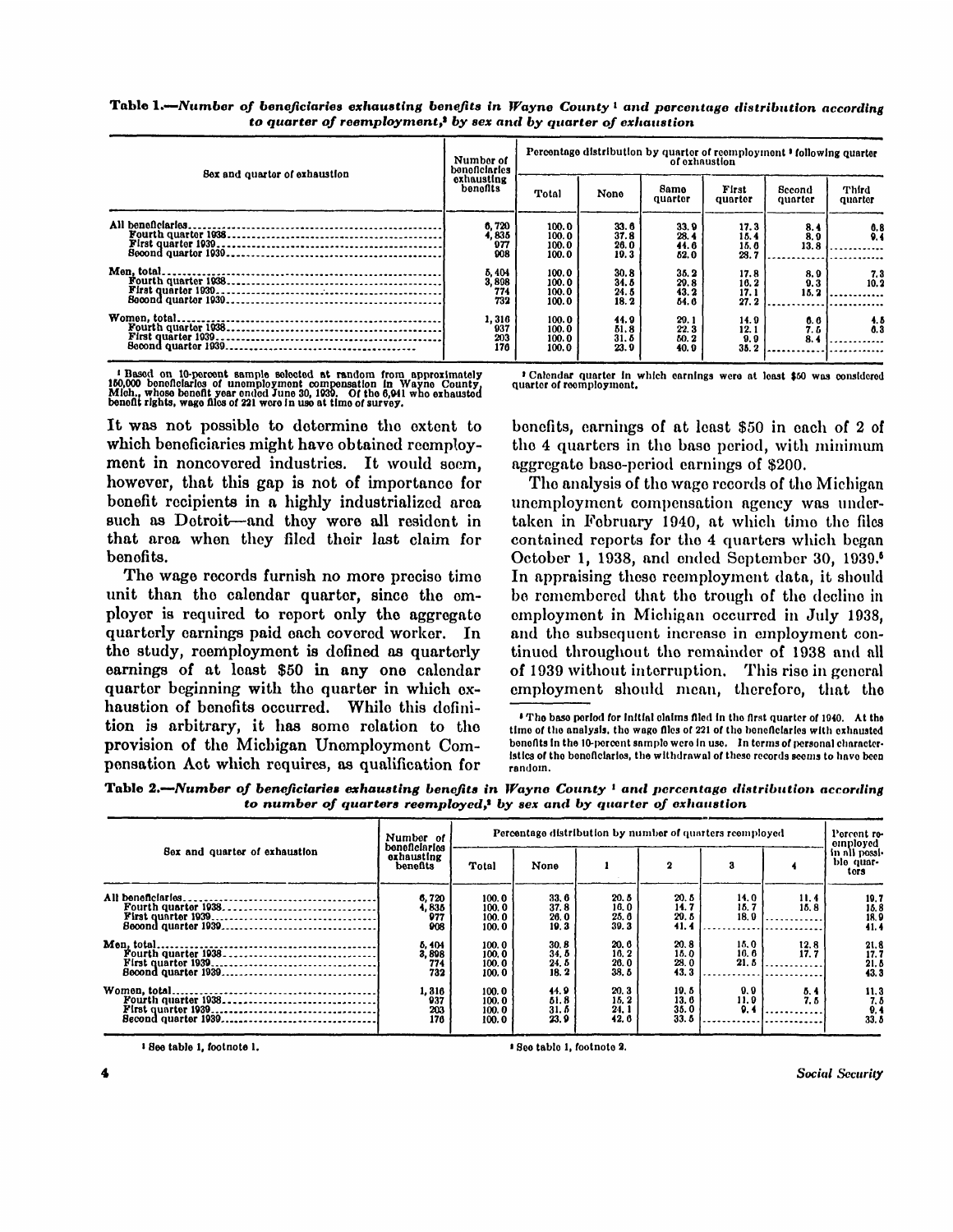later the exhaustion of benefits occurred in the benefit year the better were the chances of reemployment. Within these terms, then, it is possible to inquire how many beneficiaries obtained reemployment and how closely reemployment followed exhaustion of benefits. It is also possible to estimate the duration of uncompensated unemployment.

## **Extent of Reemployment**

## *Quarter of Reemployment*

One-third of the beneficiaries in the 10-percent sample were reemployed, after the exhaustion of benefits, in the same calendar quarter in which they exhausted their benefit rights (table 1). By September 30, 1939 (i. e., as many as 3 calendar quarters following exhaustion of benefits for 72 percent of the sample) two-thirds of the bene- failed to become reemployed than was the case ficiaries had found reemployment. One-third. however, failed to earn as much as \$50 in covered employment, in Michigan or elsewhere, in any one quarter in the period surveyed, beginning with the quarter of exhaustion. Nearly one-fourth of the beneficiaries had no recorded earnings.<sup>6</sup>

That the survey period (October 1, 1938-September 30, 1939) coincided with a period of increasing employment opportunities is partially reflected in the fact that the immediacy and extent of reemployment varies with respect to the different quarters of exhaustion. Thus, of the beneficiaries who had drawn all their benefits in the fourth quarter of 1938 only 28 percent were reemployed in the same quarter; the corresponding percentages were 45 and 52, respectively, for those who exhausted benefits in the first and second quarters of 1939. Furthermore, of the beneficiaries who exhausted benefit rights in the fourth quarter of 1938. 38 percent did not succeed in obtaining reemployment, despite the longer period they had in which to find employment. Comparable percentages for those initiating postexhaustion periods in the first and second quarters of 1939 were 26 and 19, respectively. There were some differences in the reemployment experience of the men and women. Relatively more women with men, irrespective of the quarter of exhaustion. For those reemployed in the survey period, however, the speed with which jobs were found was about the same for both men and women.

#### *Reemployment Measured by Earnings*

In view of the more or less arbitrary definition of reemployment adopted—i. e., quarterly earnings of at least \$50—it is pertinent, within the limitations of the data, to inquire into the duration of the reemployment, as reflected by the quarterly distribution of earnings as well as by the total amount of the earnings. In how many quarters, for example, did beneficiaries have quarterly earnings of at least \$50 (table 2)?

| Table 3.—Number of beneficiaries exhausting benefits in Wayne County <sup>1</sup> and percentage distribution according |
|-------------------------------------------------------------------------------------------------------------------------|
| to amount of post-exhaustion earnings, by sex and by quarter of exhaustion                                              |

|                               | Number of                                      | Percentage distribution by amount of post-exhaustion earnings |                              |                            |                            |                              |                             |                             |                            |                                |                            |                            |                                        |
|-------------------------------|------------------------------------------------|---------------------------------------------------------------|------------------------------|----------------------------|----------------------------|------------------------------|-----------------------------|-----------------------------|----------------------------|--------------------------------|----------------------------|----------------------------|----------------------------------------|
| Sex and quarter of exhaustion | benefi-<br>claries<br>oxhausting i<br>bonofits | Total                                                         | None                         | $$1-19$                    | \$50-99                    | \$100-<br>199                | $$200-$<br>209              | $$300-$<br>399              | $$400-$<br>499             | \$500-<br>749                  | $$750-$<br>999             | $$1,000-$<br>1,499         | \$1,500<br>and<br>over                 |
| All beneficiaries             | 6.720<br>4,835<br>977<br>908                   | 100.0<br>100.0<br>100.0<br>100.0                              | 23.6<br>27.3<br>16.9<br>11.3 | 8.4<br>9.0<br>7. 4<br>6.5  | 0.9<br>0.2<br>9. 7<br>8.0  | 10.5<br>7.4<br>12.9<br>24.2  | 0.1<br>0.8<br>12.6<br>17. 7 | 7.1<br>5.5<br>10.8<br>12.1  | 5.6<br>4.8<br>5.8<br>9.1   | 9.9<br>9.6<br>11. 7<br>9.5     | 7. 8<br>8.9<br>6.3<br>1. 3 | 0.8<br>12.6<br>4. 8        | 1.6<br>1, 9<br>1.4                     |
| $\beta$ econd quarter $1039$  | 5, 404<br>3,898<br>774<br>732                  | 100.0<br>100.0<br>100.0<br>100.0                              | 21.4<br>24.4<br>15.9<br>11.2 | 8.1<br>8.7<br>7.2<br>5.7   | 6.6<br>5.7<br>8.9<br>7.1   | 9. 5<br>6.7<br>11. 7<br>22.2 | 8.6<br>6.6<br>10.4<br>17.3  | 7. 1<br>5.5<br>11.0<br>12.4 | 5.6<br>4. 6<br>0.3<br>10.4 | 10.9<br>10. 4<br>13.8<br>11. 5 | 8.5<br>9.8<br>8.0<br>1.6   | 11.9<br>15.3<br>5.6<br>. 6 | 1, 9<br>$\frac{2.3}{1.7}$              |
| Second quarter 1939           | 1,316<br>937<br>203<br>176                     | 100.0<br>100.0<br>100.0<br>100.0                              | 32.7<br>30.1<br>21.2<br>11.9 | 9.8<br>10.2<br>7.9<br>9. 6 | 8.6<br>7.0<br>12.8<br>11.9 | 14.6<br>10.8<br>17.3<br>32.0 | 11.8<br>8.1<br>21.1<br>18.7 | 7.2<br>5.8<br>10.3<br>10.8  | 5.3<br>5.8<br>3.4<br>4.0   | 5.5<br>6.3<br>5.5<br>1. 1      | 3.6<br>5.0                 | $\cdot$ 8<br>1, 2          | $\cdot$<br>$\cdot^{\mathrm{7}}$<br>. 8 |

' See table 1, footnote 1.

**Bulletin, November 1940** 

<sup>\*</sup> Death records of beneficiaries in the sample were not checked; deaths would account for some, but not a large number, of those who failed to obtain reemployment. It should be mentioned also that those who were not reemployed until the first, second, or third quarter following the quarter of exhaustion of benefits may have had prior jobs in Michigan or elsewhere in employment not subject to the provisions of the Michigan unemployment compensation law or covered by the Federal old-age and survivors insurance program.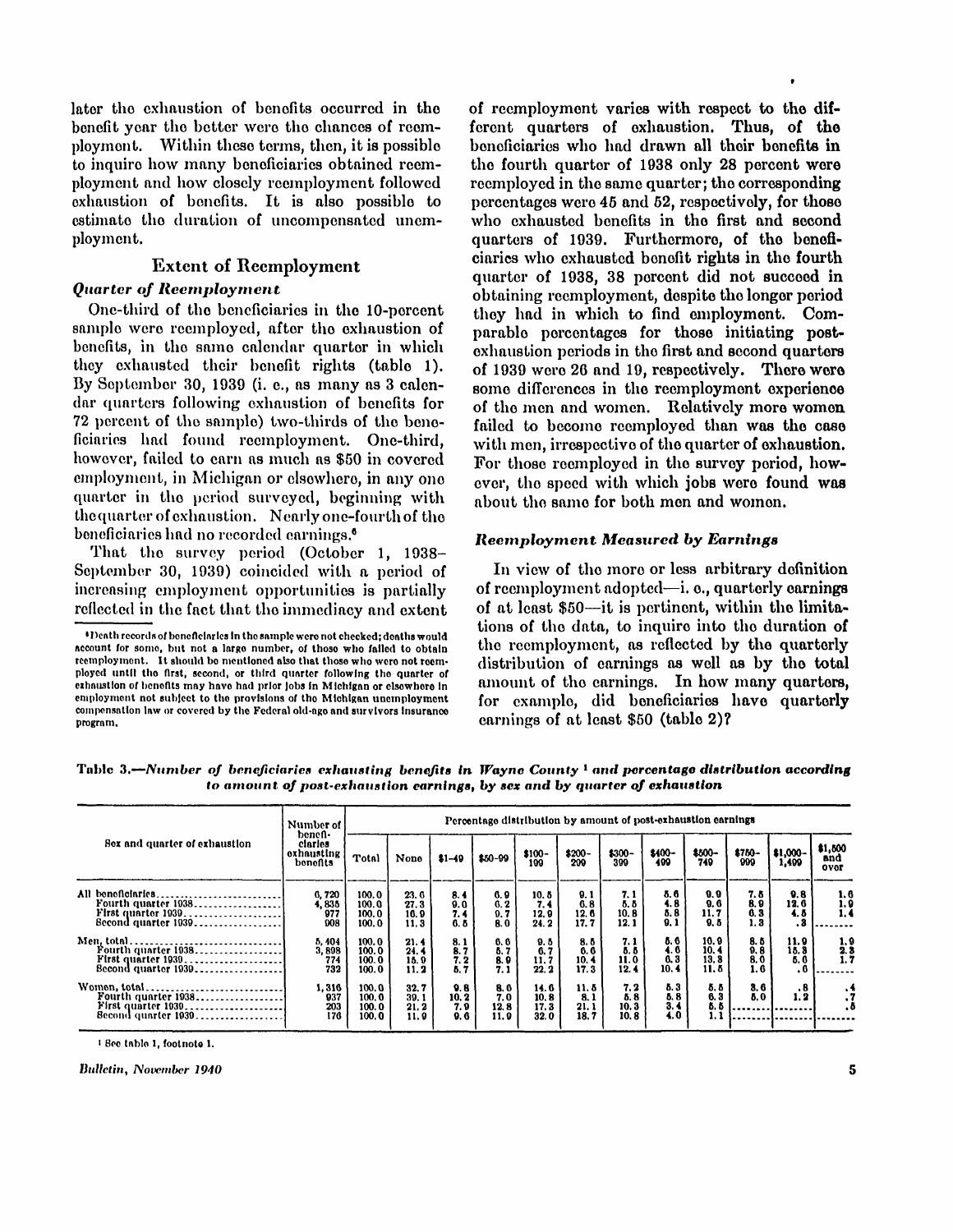Of the men who had exhausted benefits in the last quarter of 1938, only 17.7 percent were employed in each of the 4 quarters comprising the survey period. A similar proportion were employed in each of 1 to 3 quarters. More than 21 percent of the men who claimed their last benefit in the first quarter of 1939 were employed in each of the subsequent 3 quarters, while more than 25 percent were employed in each of 1 or 2 quarters. Of those men who were the last to exhaust benefits, more than 40 percent were employed in 2 quarters (the maximum possible), while slightly less were employed for only 1 quarter. In other words, only 21.8 percent of the men were employed in all possible post-exhaustion quarters. Reemployment among the women, on the other hand, was even less widespread, with only 11.3 percent employed in all possible post-exhaustion quarters.

Nor is the record any more impressive if reemployment is measured in terms of total earnings in covered employment (table 3). Regardless of the quarter of exhaustion, more than half of the men either had no earnings or failed to earn as much as \$300 even though 72 percent had a potential reemployment period of 9 to 11 months. Less than 14 percent earned \$1,000 or more, and these were almost entirely the beneficiaries with the maximum potential reemployment period. By this measure, too, the women beneficiaries had still less reemployment than the men. From 75 to 84 percent, depending on the quarter of  $ex$ haustion, either had no earnings or failed to earn as much as \$300, and less than 2 percent succeeded in earning \$1,000 or more.

# *Number Filing Claims in Second Benefit Year*

The preponderance of low earnings would indicate that reemployment for a considerable number was not continuous. There is corroborative evidence for this inference in the number of persons who filed claims for benefits in the second benefit year. Such claims were filed by 39 percent of the men and 35 percent of the women, and between 80 and 85 percent of all the claims were allowed. In view of the high allowance rate it would seem that the number of persons filing claims represents an understatement of recurrent unemployment, since those who were unemployed and know they were ineligible for benefits would not file. About three-fifths of the claims were filed in July 1939, the first month of the second benefit year.

### *Extent of Requalification for Benefits, January-March 1940*

There remains still another measure of the extent of reemployment, a measure entirely in terms of the Michigan law. It is possible to determine the number of beneficiaries who had sufficient baseperiod earnings to qualify for benefits in the quarter January-March 1940 if they had occasion to file a claim. Qualification would have required earnings of at least \$50 in each of 2 of the 4 calendar quarters October 1, 1938-September 30, 1939, together with minimum total earnings of \$200 in the same 4 quarters. Of course, only earnings received from employers subject to the Michigan law would figure in this determination.

In accordance with this provision of the law, 55 percent of the men and 43 percent of the women would have been eligible had they been unemployed and filed claims for benefits. Thus, to the fact that the beneficiaries with exhausted benefits were without protection from the insurance program for 6 months on the average during the benefit year must be added the fact that about half of these beneficiaries would have remained without protection for at least 9 months following the completion of the benefit year.

## *Total Unemployment Compared With Compensable Unemployment*

The unemployment experience of beneficiaries who had exhausted their benefits may be summarized by comparing the estimated duration of their unemployment—over the period from the, loss of job that initiated the first benefit payments to the date of reemployment following exhaustion of benefits—with their compensated unemployment during this period. To the limitation of the gaps in the reemployment data, previously explained, must be added the limitation of the time units available. Since only the month of separation from employment was known, the midpoint of the month was taken as the date unemployment began. The date of exhaustion was similarly determined. It was necessary to place the date of reemployment at the midpoint of the quarter in which it occurred. This procedure would seem to give a conservative bins to the results in that, since employment opportunities were improving during the survey period, more individuals could be expected to be reemployed in the latter half of the quarter than in the first half.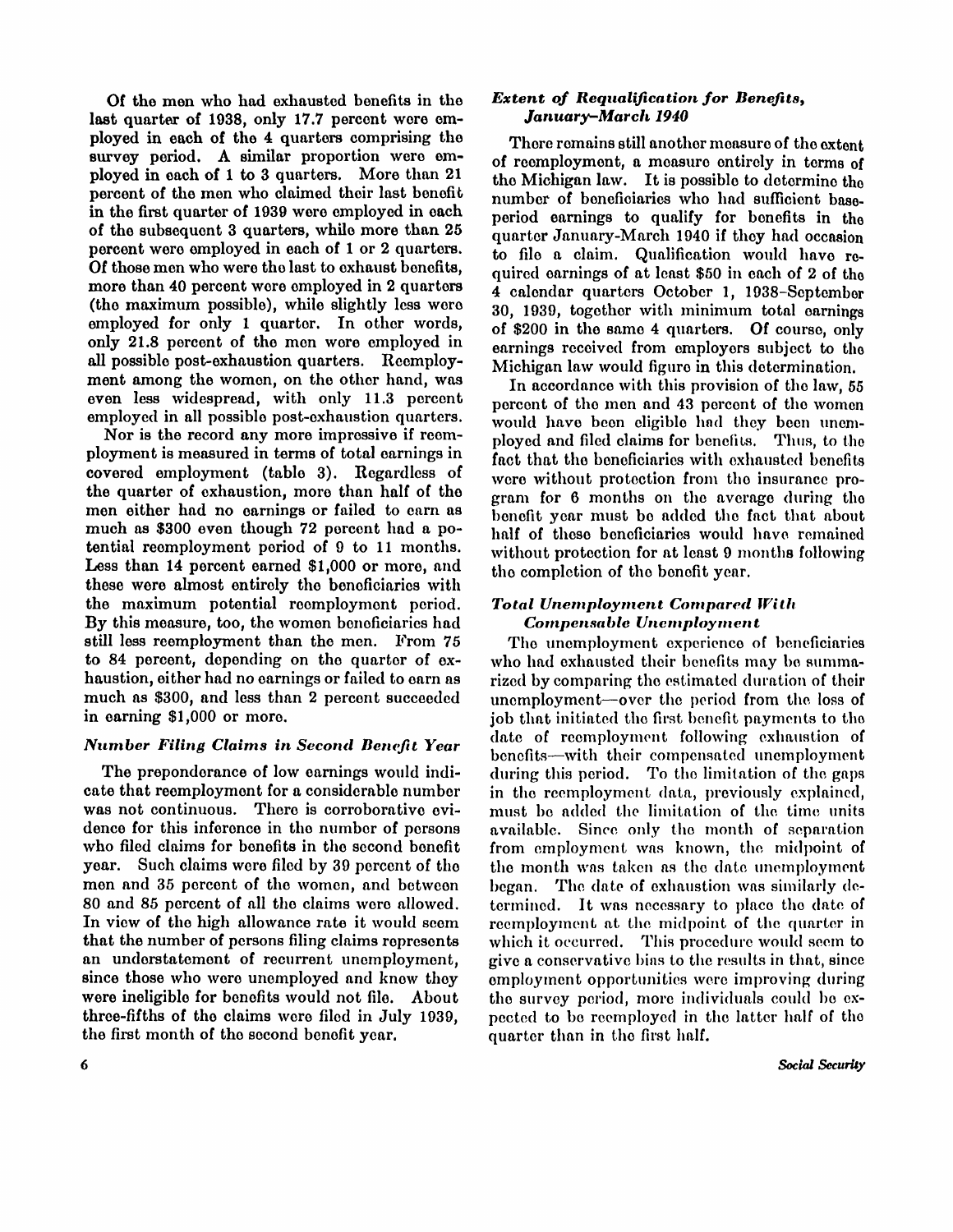The duration of the total unemployment period for these beneficiaries spans the interval from the loss of employment to the waiting period <sup>7</sup> plus the weeks they received unemployment benefits (converted to a monthly basis) plus the interval after exhaustion of benefits, up to the date of their reemployment or September 30, 1939, as the case may be. In table 4 these estimates are presented separately for men and women and for those with 16 weeks of benefits and with less than 16 weeks.

It should be noted that these estimates of unemployment extend over an approximate maximum of 2 years, while maximum benefit durations are designed to compensate for unemployment within a single benefit year. Some of the individuals were able to qualify for a second benefit year within the survey period. The number of individuals who would have qualified for benefits in 2 years if the program had been in effect at the time of their first separation from employment cannot be precisely determined; undoubtedly it might have been considerable, since those laid off first might have had good earnings in 1936 and the first half of 1937—periods of relatively good employment opportunities.

Even if it were assumed that all the beneficiaries with allowed duration of 16 weeks had qualified for 32 weeks' duration in a 2-year period, the maximum benefits allowed in 2 years would have been approximately 8 months. Under these circumstances approximately 29 percent of these men beneficiaries would have received protection for their entire period of unemployment. Even if the law had provided benefits for 26 weeks the most liberal duration of benefits that is mentioned in present-day public discussion—and it were assumed that the men and women who had allowed duration of 16 weeks would be eligible for two benefit periods of 26 weeks each, only 55 percent of this group would have received protection for their entire period of unemployment.

If these estimates are indicative of the real situation, the conclusion seems to follow that in a period of a sharp, short recession in business activity a marked extension of benefits would be necessary to solve the problem of uncompensated unemployment for an appreciable portion of the beneficiaries.

### Unemployment Relief Experience

For an appraisal of the program during the first year of operation it is important to know something of the consequences of long intervals of uncompensated unemployment. Unfortunately, information is readily available only on the more extreme consequences—the ones reflected in those cases in which the beneficiaries were forced to resort to unemployment relief.

Relief needs in the following discussion are limited to those which arise from unemployment. Ordinarily beneficiaries might need relief during the waiting period, or as a supplement to the weekly benefit amount, or after exhaustion of benefits, or during any combination of those three phases of benefit payments. However, for the period under consideration, there was another

Table 4.—*Numbe r of beneficiaries exhausting benefits in Wayne County,<sup>1</sup> by sex and benefit duration, and percentage distribution by total period of unemployment <sup>2</sup>*

|                                                                                                       | Number of                                      | Percentage distribution by total period of unemployment ' (months) |                    |                    |                      |                            |                        |                       |                       |                    |                     |  |
|-------------------------------------------------------------------------------------------------------|------------------------------------------------|--------------------------------------------------------------------|--------------------|--------------------|----------------------|----------------------------|------------------------|-----------------------|-----------------------|--------------------|---------------------|--|
| Sex and period of benefit duration                                                                    | benefici-<br>aries ex-<br>hausting<br>benefits | Total                                                              | $4.5$ or<br>less   | $4.6 - 6.5$        |                      | $6.6 - 9.5$   $9.6 - 12.5$ | $12.6 -$<br>15.5       | $15.6 -$<br>18.5      | $18.6 -$<br>21.5      | $21.6-$<br>24.5    | 24.6<br>and<br>over |  |
| All beneficiaries<br>With allowed duration of 16 weeks<br>With allowed duration of less than 16 weeks | 0.072<br>I. 037<br>2, 635                      | 100.0<br>100.0<br>100.0                                            | 2. 8<br>2.3<br>2.8 | 7.8<br>9.9<br>4.5  | 14.4<br>17.2<br>10.2 | 24.4<br>25.3<br>23.2       | 15.3<br>16.1<br>14.0   | 13.1<br>14.6<br>10.8  | 16.8<br>13. 6<br>20.4 | 5.3<br>1.0<br>11.9 | 0.9<br>2.2          |  |
| Men, total<br>With allowed duration of 16 weeks<br>With allowed duration of less than 16 weeks        | 5,356<br>3.455<br>1, 901                       | 100.0<br>100.0<br>100.0                                            | 2. 5<br>2.3<br>3.0 | 8.3<br>10.6<br>4.2 | 15.0<br>17.7<br>9.9  | 25.1<br>25.3<br>24.8       | 15. 1<br>15.4<br>14. 6 | 12. 7<br>14.0<br>10.2 | 15.8<br>13.7<br>19.6  | 4.8<br>1.0<br>11.7 | . 7<br>20           |  |
| With allowed duration of 16 weeks<br>With allowed duration of less than 16 weeks                      | 1,316<br>582<br>734                            | 100.0<br>100.0<br>100.0                                            | 2.4<br>2.2<br>2.4  | 5, 5<br>5.9<br>5.3 | 12.4<br>14.4<br>10.8 | 21.3<br>24.7<br>18.8       | 16.1<br>20.2<br>12. 8  | 14. O<br>17.8<br>12.8 | 18. 8<br>13.9<br>22.2 | 7.4<br>. 9<br>12.5 | 1. 4<br>2.7         |  |

Bee table 1, footnote 1,<br>I Duration of unemployment is interval from month of separation from em-<br>ployment leading to first compensable claim to date of first waiting-period<br>claim plus number of weeks of benefit plus inter

benefits and quarter of reemployment or Sept. 30, 1939, as case may be.<br>• Ofthe 6,720 beneficiaries who exhausted benefit rights for whom reemploy-<br>ment data were obtained, data to estimate duration of unemployment were<br>in

Bulletin, November 1940

<sup>&#</sup>x27; The waiting-period weeks are omitted from the calculations of duration of both unemployment and benefits, since a basic assumption in present unemployment compensation laws is that the worker can carry himself through the waiting period.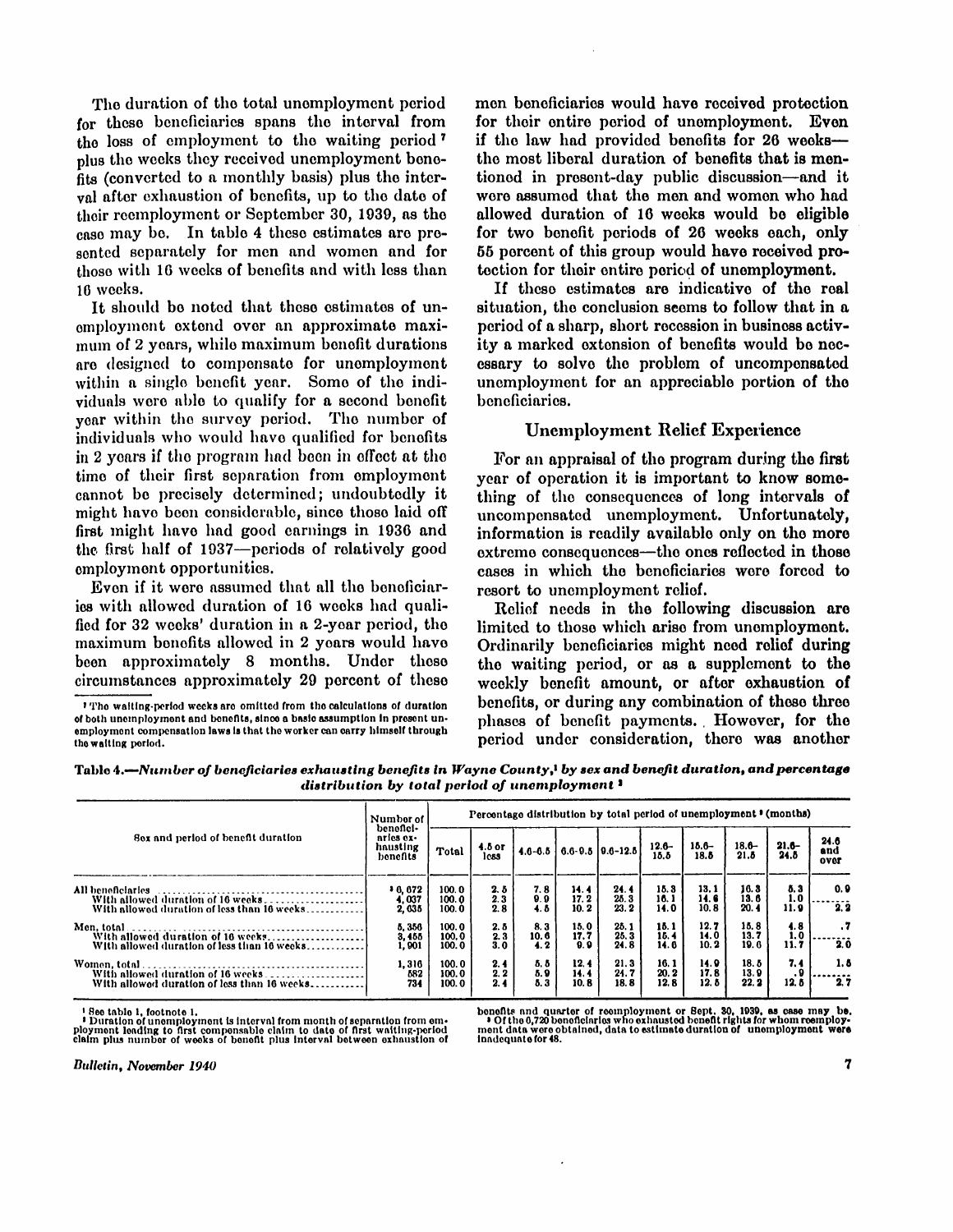Table 5.--Distribution of Detroit beneficiaries who *exhausted benefits,<sup>1</sup> by relief status <sup>2</sup> during January 1938-June 1939* 

| Relief status                                                                                                                                                                                                                                                                                                                                    | Total<br>number                                                   | Percent<br>of total<br>number                                  | Percent-<br>age dis-<br>tribution                             |
|--------------------------------------------------------------------------------------------------------------------------------------------------------------------------------------------------------------------------------------------------------------------------------------------------------------------------------------------------|-------------------------------------------------------------------|----------------------------------------------------------------|---------------------------------------------------------------|
| Total sample.<br>                                                                                                                                                                                                                                                                                                                                | 6,454                                                             | 100.0                                                          |                                                               |
| Not known to relief, 1935-39<br>Known to relief. 1935-39 <b></b>                                                                                                                                                                                                                                                                                 | 3.849<br>2,605                                                    | 59.6<br>40.4                                                   |                                                               |
| Received general relief and/or WPA employ-<br>ment, January 1938-June 1939<br>Received general relief (<br>Before receipt of benefits<br>Before and after receipt of benefits<br>After receipts of benefits<br>Received WPA employment only<br>Before receipt of benefits<br>Before and after receipts of benefits.<br>After receipt of benefits | 1.983<br>1, 691<br>1.036<br>486<br>169<br>202<br>154<br>112<br>26 | 30.7<br>26.2<br>16.1<br>7.6<br>2.6<br>4.5<br>2.4<br>1.7<br>. 4 | 100.0<br>61.3<br>28.7<br>10.0<br>100.0<br>52.7<br>38.4<br>8.9 |

<sup>1</sup> Detroit beneficiaries represented 93 percent of the Wayne County sample. See table 1, footnote 1.<br>• Beneficiaries were considered to have relief status if they were members

of households receiving unemployment relief during period studied.<br>• Includes 398 beneficiaries in households which applied for relief in January<br>• Includes a number of beneficiaries who also had WPA employment, but<br>• Incl

possibility. Unemployment compensation payments did not begin in Michigan until the 1937–38 recession had been under way for more than 6 months and a large backlog of unemployment had accumulated among covered workers. For this reason many who ordinarily would have been forced to obtain relief only after the exhaustion of their benefit rights found it necessary to apply for relief before benefit payments began. In these special circumstances the receipt of relief prior to benefit payments can be considered as equivalent to post-exhaustion relief experience.<sup>8</sup> For beneficiaries who did not exhaust their benefit rights, however, a more qualified interpretation must be made of the receipt of relief prior to benefit payments.

Complete relief data were readily available only for beneficiaries resident in the city of Detroit, or about 93 percent of the total sample. Analysis of the records of the Detroit Department of Public Welfare for the period January 1, 1938-June 30, 1939, revealed that at least 10.1 percent of the 6,454 Detroit beneficiaries who exhausted benefit

rights were in households that received general relief during the benefit year, and 20.2 percent were in households that received relief either immediately prior to or during the benefit year or in both periods (table 5). Nearly one-fourth of those cases, according to the records, had never before applied for general relief. A slightly smaller percentage of the Detroit beneficiaries with unexhausted benefits were also on the general relief rolls immediately preceding their benefit year.<sup>10</sup>

The percentage of all beneficiaries who had work-projects employment but received no general relief was 4.5; <sup>11</sup> 2.1 percent had work-projects employment after exhaustion of benefits.

It is thus evident that in the recession period of 1938 some 30 percent of the beneficiaries who exhausted benefits were obliged to obtain relief when unemployment compensation was not available. Such aid was received also by a smaller percent of the beneficiaries who did not exhaust benefits.<sup>12</sup>

Receipt of both unemployment compensation and relief by such a considerable proportion of beneficiaries is not to be explained by unusually liberal relief policies in the city of Detroit. Relief payments during those months represented only 85-90 percent of the amount necessary to sustain the houshold at the minimum subsistence level as measured by the budgetary standards of the agency; these standards are similar to those used by the United States Department of Agriculture and are based on current prices of food, clothing, and shelter. The household could obtain general relief only if its income, after the liquidation of resources not required for living purposes, was  $10-15$  percent below the minimum subsistence level.

relief.

<sup>\*</sup> Loss of attachment in the industrial labor market for such reasons as superannuation or loss of skill or ability will account for the movement of a small portion of beneficiaries from unemployment compensation to direct relief and employment on work projects. Obviously, unemployment compensation has no continuing obligation to such beneficiaries. Since this group would be extremely small, however, and difficult to separate from others who exhaust their benefit rights, no attempt is made to segregate it here.

<sup>•</sup> Since relief records are maintained on a household rather than individual basis, most of the data from this source concern the characteristics and experience of the entire relief household.

<sup>&</sup>lt;sup>10</sup> The check of the welfare records of those who did not exhaust benefits was based on a 12½-percent subsample of the original 10-percent sample. From the larger sample, stratified by sex, industry, and age, every eighth card was selected. That the subsample was representative of the larger sample is indicated by the fact that the month of separation from last employment prior to the benefit year for the subsample group was in close agreement with the distribution by month of separation of the larger sample. It is this factor that would largely condition whether a beneficiary was on the relief rolls prior to the receipt of unemployment compensation.

<sup>&</sup>lt;sup>11</sup> These data were disclosed by an independent analysis of the family case records maintained by the Wayne County WPA for beneficiaries with exhausted benefits. It is assumed that the same percentage applies to the beneficiaries with unexhausted benefit rights. The subsequent analysis, however, is based only on those who had received general relief from the Detroit Department of Public Welfare.

 $14$  It was pointed out in the earlier article that about 45 percent of the benefit recipients who did not actually exhaust benefit rights would have drawn all their benefits if weeks of unemployment occurring before July 1938 had been available for waiting-period credit or as compensable weeks.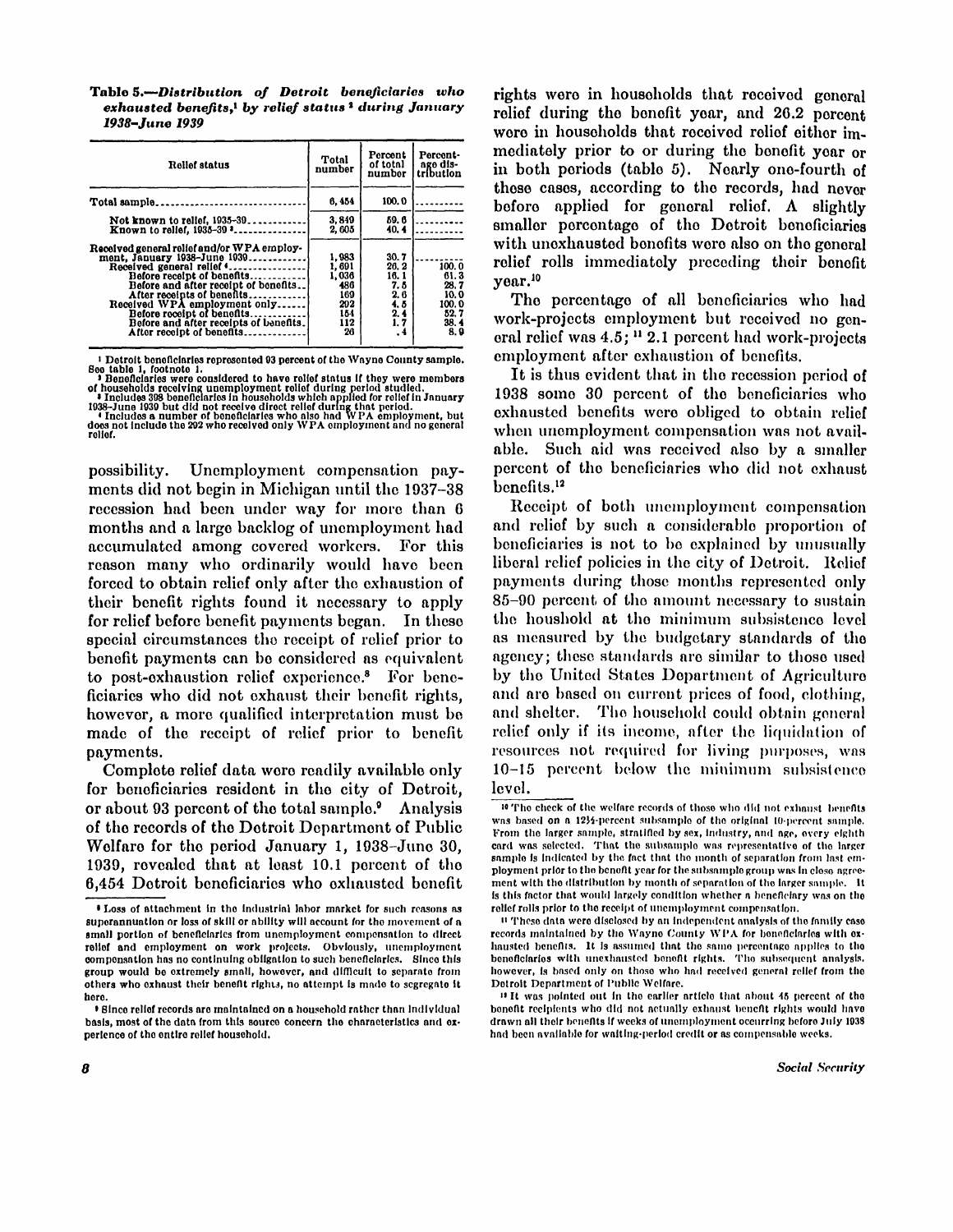The maximum weekly food allowance in 1938 for households with no source of income other than relief was approximately \$1.65 for a single man, \$2.95 for man and wife, \$4.40 for man and wife with one child,  $$5.65$  for man and wife with two children, and \$6.60 for man and wife with three children. One ton of coal per month was allowed during the winter, the actual cost of shelter was allowed, and clothing was provided in kind. The actual payment to the household was the difference between the budget, reduced by  $10-15$ percent, and any resources the household might have.

The same standards of need were applied by the relief agency in certifying workers to WPA employment as were used in granting general relief. The security wage, however, was somewhat higher than the maximum relief grant for medium-sized households. Prior to July 1939, the security wage in the Detroit area ranged from \$60 a month for unskilled labor to \$95 for professional and technical workers. It would appear then that the Detroit standards were not out of line with those in other areas.

Of the 1,691 beneficiaries with exhausted benefit rights who were in households receiving general relief during the survey period, 15 percent were women. Among the 4,763 beneficiaries not included in relief cases during 1938-39, 21.5 percent were women. This is an expected difference, since most women workers are secondary workers in the household and those households, according to the records of the survey, included a larger percentage of households containing more than one employable person than did the relief households in which the beneficiary was the primary worker. The probability of a household being without an employed worker—that is, needing relief—is less for multiple-worker households than for single-worker households.

Nearly two-thirds (62.6 percent) of the bene-<br>ficiaries in households receiving relief were con- $\frac{1}{3}$  of the household (see the household (see the household (see table  $6$ ), and of that number all but 4 percent vanto  $v_j$ , and or via house an *bavi*  $\alpha$  *portal* were ment  $\mathbf{U}$  beneficiated in following households. who were not heads of households, about two-<br>thirds were men.

More than four-fifths (85.2 percent) of the bene-<br>ficiaries in the general relief cases were white, and about the same proportion were mented where  $\alpha$ about the same proportion were ment. Of the 200 other), 95 percent were men. The proportion of  $\frac{1}{2}$  belong the beneficial persons and the proportion of colored persons among the beneficiaries not in general relief cases or among the covered popul**a-**<br>tion is not known.

Since such a large proportion of benefit recipients who obtained general relief were heads of households, it might be expected that relatively more of them, and especially of the men, were in their middle years than were those who did not receive general relief. Furthermore, since workers in the middle years tended to qualify for longer durations and higher rates of benefits than did the young or

Table 6.—*Percentage distribution of Detroit beneficiaries who exhausted benefits,<sup>1</sup> by status in households receiving general relief January 1938-June 1939, and by duration of relief* 

|                                      | Status of beneficiaries in households receiving general relief, January 1938-June 1939 |                                                            |                                                           |                                                                      |                                                    |                                                    |                                                             |                                                            |                                                            |                                                     |                                           |                                           |  |  |
|--------------------------------------|----------------------------------------------------------------------------------------|------------------------------------------------------------|-----------------------------------------------------------|----------------------------------------------------------------------|----------------------------------------------------|----------------------------------------------------|-------------------------------------------------------------|------------------------------------------------------------|------------------------------------------------------------|-----------------------------------------------------|-------------------------------------------|-------------------------------------------|--|--|
| Duration of relief <i>I</i> (months) | All households                                                                         |                                                            |                                                           | Before receipt of benefits                                           |                                                    |                                                    |                                                             | Before and after receipt of<br>bonofits                    |                                                            | After receipt of benefits                           |                                           |                                           |  |  |
|                                      | Total                                                                                  | House-<br>hold<br>head                                     | Second-<br>ary<br>worker                                  | Total                                                                | House-<br>hold<br>hoad                             | Becond-<br><b>Bry</b><br>worker                    | Total                                                       | House-<br>hold<br>head                                     | Booond-<br>ary<br>worker                                   | Total                                               | House-<br>hold<br>head                    | Booond-<br>ary<br>worker                  |  |  |
| Number of beneficiaries.             | 1,691                                                                                  | 1,058                                                      | 633                                                       | 1,036                                                                | 587                                                | 449                                                | 486                                                         | 856                                                        | 130                                                        | 169                                                 | 115                                       | 84                                        |  |  |
|                                      | 100.0                                                                                  | 100.0                                                      | 100.0                                                     | 100.0                                                                | 100.0                                              | 100.0                                              | 100.0                                                       | 100.0                                                      | 100.0                                                      | 100.0                                               | 100.0                                     | 100.0                                     |  |  |
| 0-10<br>$13-18$<br>19 and more       | 33.6<br>19.0<br>16.9<br>13.6<br>0.0<br>3.8<br>3.0<br>2.5                               | 34.7<br>10.6<br>15.5<br>13. 6<br>6.4<br>4.7<br>4. 1<br>1.4 | 31.6<br>20.4<br>10.1<br>13.4<br>5.4<br>2, 2<br>3.6<br>4.3 | 43.6<br>20.8<br>19.7<br>12.0<br>2.3<br>1.0<br>$\cdot$ 4<br>$\cdot$ 2 | 48.4<br>19.4<br>17.2<br>11.7<br>1.9<br>1. 2<br>. 2 | 37.4<br>22.8<br>22.9<br>12. 2<br>2.9<br>. .<br>. . | 3.3<br>16.0<br>13.8<br>20.4<br>15. 2<br>10.7<br>12.3<br>8.3 | 3.4<br>10.4<br>14.9<br>19.9<br>15.5<br>11.5<br>11.2<br>4.2 | 8.1<br>6.9<br>10.8<br>21. 8<br>14.6<br>8.8<br>15.4<br>19.2 | 58.5<br>24.8<br>8, 8<br>8. 6<br>2, 4<br>1. 2<br>1.2 | 61.8<br>20.9<br>8.7<br>8.5<br>1.7<br>1. : | 51.9<br>83.8<br>7. 1<br>$\frac{8.7}{8.7}$ |  |  |

' See table 5, footnote 1.<br>"Includes estimate of WPA employment prior to benefit year for cases<br>closed to WPA prior to benefit year.

 $\overline{\phantom{x}}$  Cases opened and closed in same month were assigned duration of 1 month .

<sup>&</sup>lt;sup>13</sup> A beneficiary was considered head of the household when the first initial of his given name and year of birth were identical with those reported for the head of the relief case.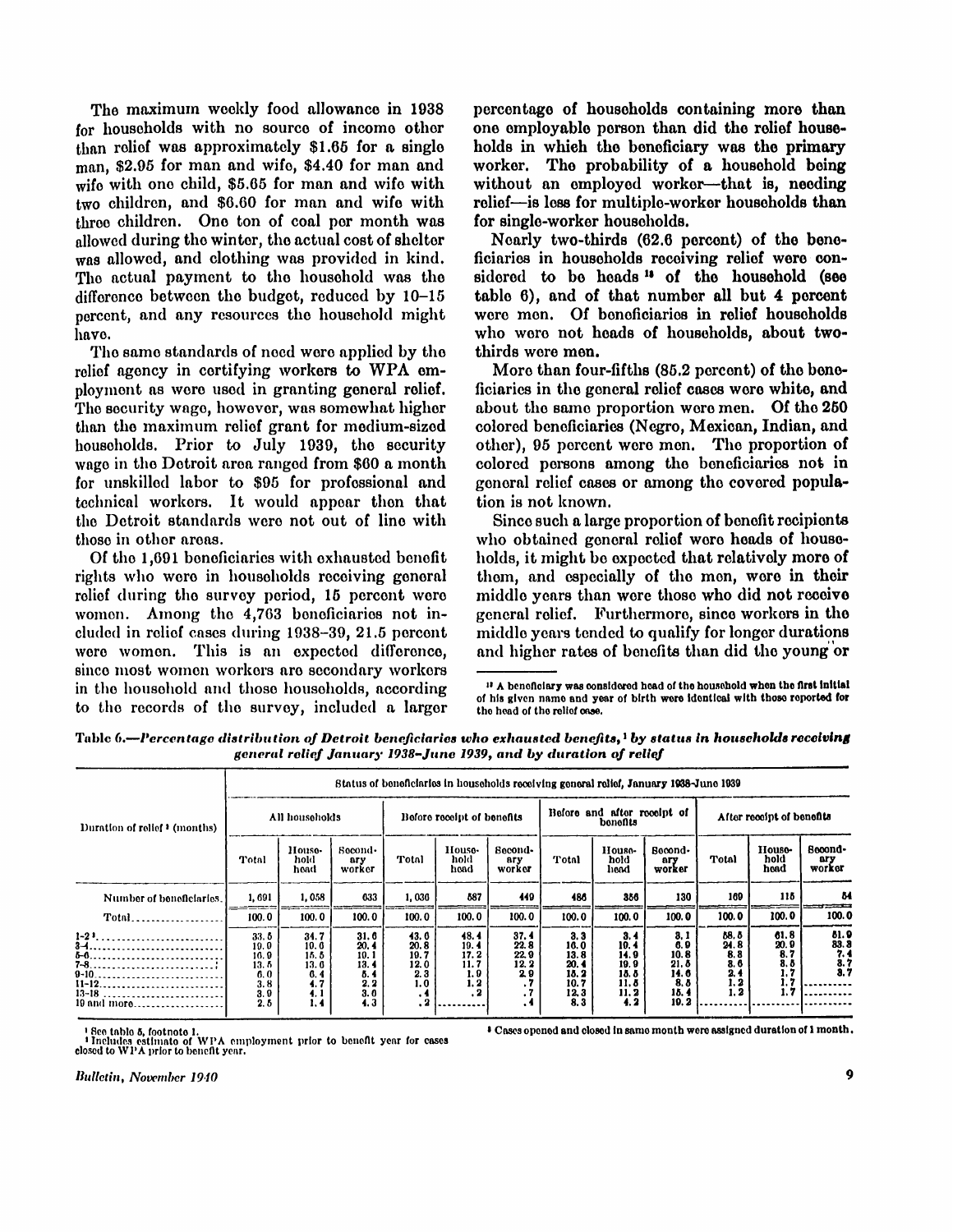Table 7.-Cumulative percentage distribution of Detroit *beneficiaries who exhausted benefits,<sup>1</sup> by relief status and by month of separation from employment <sup>2</sup>*

| Year and month of separation $\bullet$ | Not in<br>receipt of<br>general<br>relief                              | In receipt<br>of<br>general<br>relief                                      |
|----------------------------------------|------------------------------------------------------------------------|----------------------------------------------------------------------------|
| Total number of beneficiaries<br>1937  | 14.746                                                                 | • 1, 673                                                                   |
| September and prior thereto            | 3.2<br>6. 7<br>17. 6<br>40.0                                           | 2.6<br>5.2<br>16.7<br>41. 3                                                |
| 1938<br>Beptember                      | 51.7<br>59.3<br>67.7<br>74. B<br>81.4<br>89.0<br>96.4<br>99.8<br>100.0 | 52. 7<br>60. 6<br>70.0<br>76. 6<br>84. 2<br>91.2<br>96. 8<br>99.8<br>100.0 |

• 1996 table 5, footnote 1.<br>• Month of separation from employment was month preceding first com-<br>• Excludes 17 beneficiaries with unknown month of separation.<br>• Excludes 18 beneficiaries with unknown month of separation.

older workers, it is likely that the beneficiaries who exhausted benefit rights and received relief drew benefits for a slightly longer period and at a slightly higher rate than did the beneficiaries who exhausted their benefit rights but did not receive unemployment relief.14 There was no evidence that the group which received both unemployment compensation and general relief was the first to become unemployed (table 7). The data would seem to indicate that beneficiaries in receipt of general relief during the survey period were as employable as beneficiaries who did not receive general relief. However, it should be noted that those who received general relief only during the benefit year, an important minority of the total in receipt of general relief, tended to be at some disadvantage in finding reemployment after the exhaustion of benefits as compared to those who did not obtain general relief or to those who obtained it only prior to the benefit year.

Special needs such as result from illness were the main causes of destitution in only 6.6 percent of the cases. Nor could it be claimed that large families caused a rapid depletion of the resources of these households after unemployment occurred. The average number in the household was slightly less than three persons.

The duration of relief and the number of shifts between unemployment compensation and relief provide some measure of the extremity of need in those households and the problem faced by the households in shifting from one program to another.

The duration of relief has been computed in terms of months. Included in the count were the general relief periods which occurred partly or wholly during the calendar year 1938 or were initiated in the first 6 months of 1939. The terminal date of this phase of the survey was February 15, 1940.

Data on the duration of WPA employment were not available. However, if prior to the receipt of the first benefit check a general relief case was closed because of employment on WPA, it was assumed that WPA employment continued until the person received his first benefit check. Accordingly, for all cases receiving relief prior to the benefit year, the duration of relief was counted from the date of acceptance for general relief to the date the first unemployment compensation check was issued. The duration of relief during the benefit year (that is, the receipt of relief concurrently with benefits or after the exhaustion of benefits) was based only on the number of months in which general relief was received and involves no assumption as to the duration of WPA employment which may have followed the relief period. For cases opened and closed in the same month, the duration was counted as 1 month.

Of the 1,691 beneficiaries in households receiving general relief during the 18-month survey period, 33.5 percent received such relief for 2 months or less (table  $6$ ).<sup>15</sup> As many as 30 percent received relief for 7 months or more and 6 percent for more than a year. Cases in which the beneficiary was head of the household received relief for a somewhat shorter total period than cases in which the beneficiary was a subsidiary worker. This applies both to the group that received general relief only prior to the benefit year and to the group which also received it during the benefit year.

The number of shifts between general relief, work projects, and unemployment compensation in the course of a period of unemployment has a bearing on one part of the problem which confronts the benefit recipient in obtaining necessary aid when he is unemployed. Ordinarily the bene-

<sup>&</sup>lt;sup>14</sup> Proof of this relationship is shown in tables 32 and 33 of Bureau Memorandum No. 14, op. cit.

<sup>&</sup>lt;sup>15</sup> 17 percent of those who received general relief after exhaustion of benefits did so for less than 3 months.